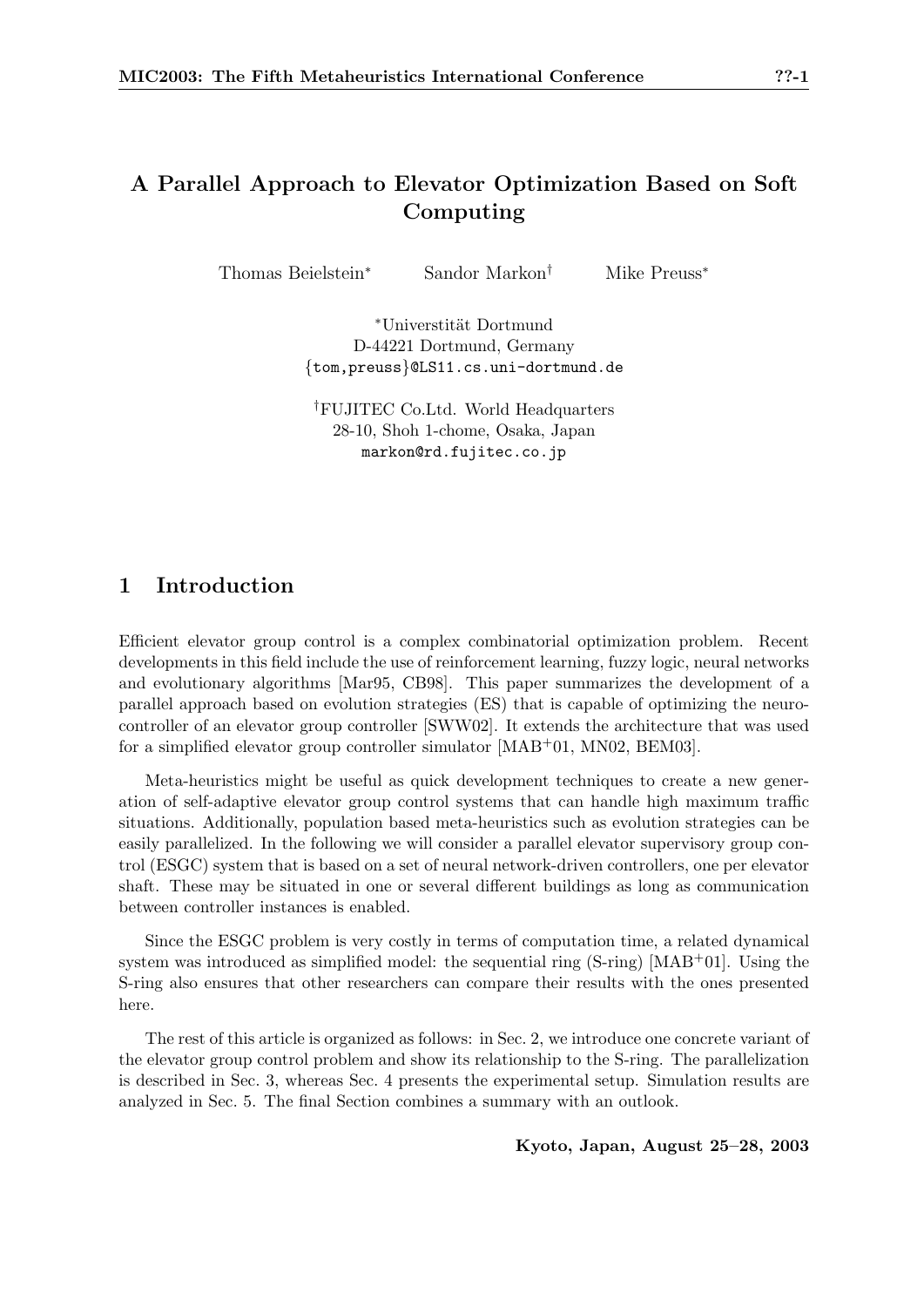## 2 The Elevator Supervisory Group Controller Problem

### 2.1 Problem Definition

The elevator ESGC problem subsumes the following problem: how to assign elevators to passengers in real-time while optimizing different elevator configurations with respect to overall service quality, traffic throughput, energy consumption etc. This problem is related to many other stochastic traffic control problems, especially with respect to the complex behavior and to many difficulties in analysis, design, simulation, and control [Bar86, MN02].

The ESGC problem considered here consists of a neural network (NN) controlling the behavior of elevator cars during simulation of a predefined traffic situation. Some of the NN connection weights can be modified, so that different weight settings and their influence on the ESGC performance can be tested. These are subject to optimization by means of an ES. Measuring performance of one specific weight setting by simulation automatically leads to stochastically disturbed (noisy) fitness function values.

### 2.2 A Simplified ESGC Model

We propose a simplified and easily reproducible ESGC model, the 'S-ring model'. Elevator cars in the S-ring model have unlimited capacity, and passengers are taken, but not discharged. The running directions of the cars are only reversed at terminal floors. All floors are indistinguishable: there are identical passenger arrival rates on every floor, and identical floor distances. The cars use uniform running and stopping times, and the whole model uses discrete time steps.

The system state at time  $t$  is given as

$$
[s_0(t), c_0(t), \dots, s_{n-1}(t), c_{n-1}(t)] \equiv \mathbf{x}(t) \in \mathbf{X} = \{0, 1\}^{2n}.
$$

There are *n* sites, each with a 2-bit state  $(s_i, c_i)$ , and with periodic boundary conditions at the ends.  $s_i$  is set to 1 if a server is present on the *i*th floor, otherwise it is set to 0. The same applies to the  $c_i$  bits: they are set to 1 if at least one customer is waiting on the *i*th floor. Instead of using synchronous updating at all sites independently, one updating cycle is decomposed into  $n$  steps as follows: The state evaluation is sequential, scanning the sites from  $n-1$  to 0, then again around from  $n-1$  (see Fig. 1) [MAB<sup>+</sup>01, BEM03]. At each time step, one triplet  $\xi \equiv (c_i, s_i, s_{i+1})$  is updated, the updating being governed by the stochastic state transition rules, and by the policy  $\pi : \mathbf{X} \to \{0,1\}$ . A new customer arrives on the *i*th floor with probability  $p$ , and we consider  $m$  different elevator cars.

The S-ring can be used to define an optimal control problem, by equipping it with an objective function  $Q$  (here E is the expectation operator):

$$
Q(n, m, p, \pi) = \mathcal{E}\left(\sum c_i\right). \tag{1}
$$

Q can be read as the expected number of floors with waiting customers. For given parameters n, m, and p, the system evolution depends only on the policy  $\pi$ , thus this can be written as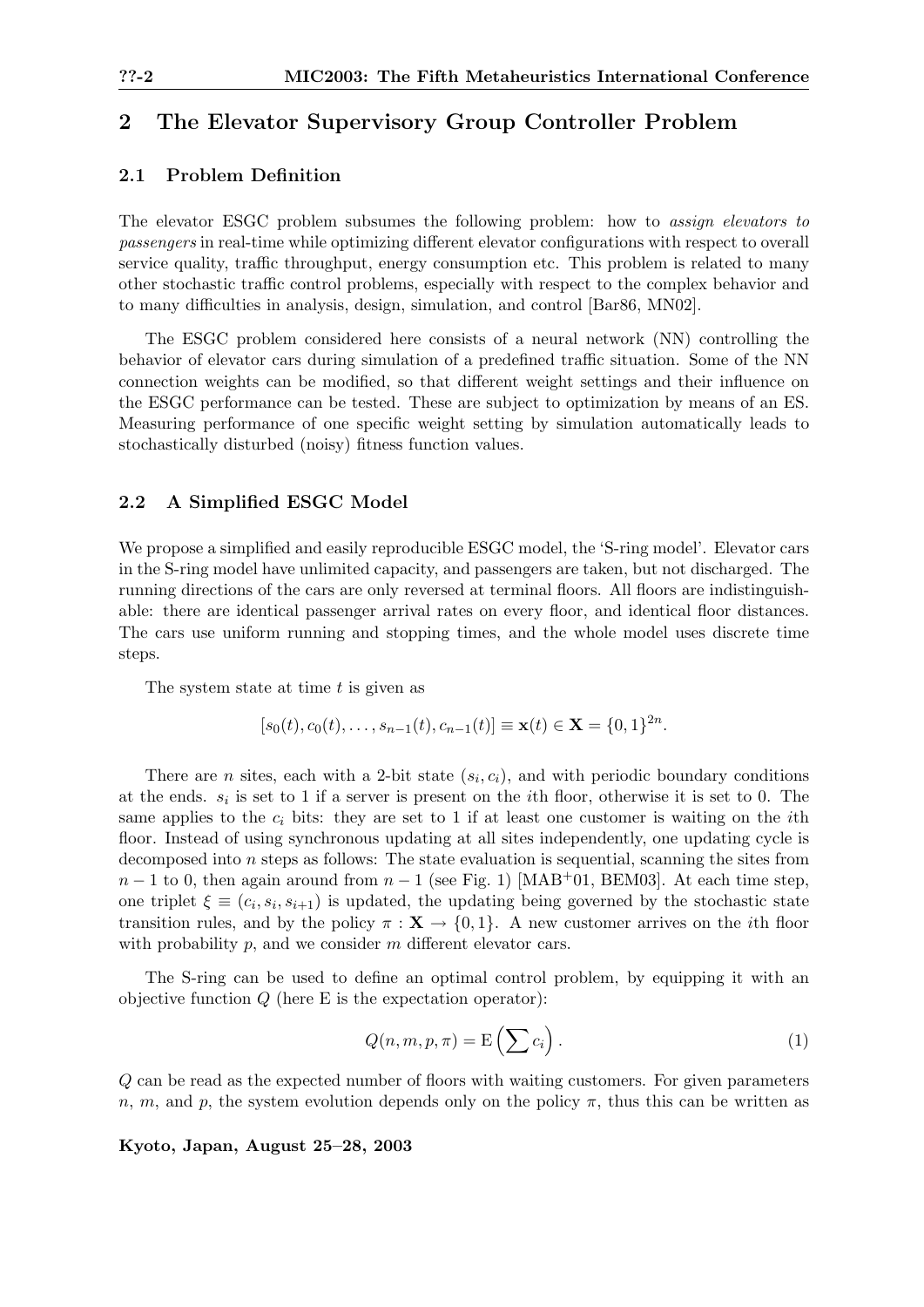

Figure 1: The S-ring as an elevator system

 $Q = Q(\pi)$ . The optimal policy is defined as

$$
\pi^* = \arg\min_{\pi} Q(\pi). \tag{2}
$$

The basic optimal control problem is to find  $\pi^*$  for given parameters n, m, and p.

The S-ring can be solved exactly for small problem sizes, while still exhibiting non-trivial dynamics.

## 3 A Parallel Approach

The previously introduced S-ring objective function (Eq. 1) describes the quality of a policy  $\pi$  for given parameters p, n, and m, thus for a fixed building and passenger arrival rate. In a more realistic setting, an ESGC has to cope with different passenger flow levels within each day. Furthermore, if the same ESGC is intended for use with multiple building configurations, it might be useful to have solutions for many floor/server number combinations at hand. This leads us to a policy table, with a  $p, n$ , and m setting as key and an optimized policy as value.

The motivation for computing such a table by means of a parallel architecture is twofold. Considering the offline case where control policies must be optimized before they are applied, the number of entries and thus the number of noisy optimal control problems to solve can be quite high. This results in a vast amount of required computation time which is reduced by parallelization.

On the other hand, a distributed optimization process may also be interpreted as a model for a network of controllers, each of them optimizing the policy for their current traffic situation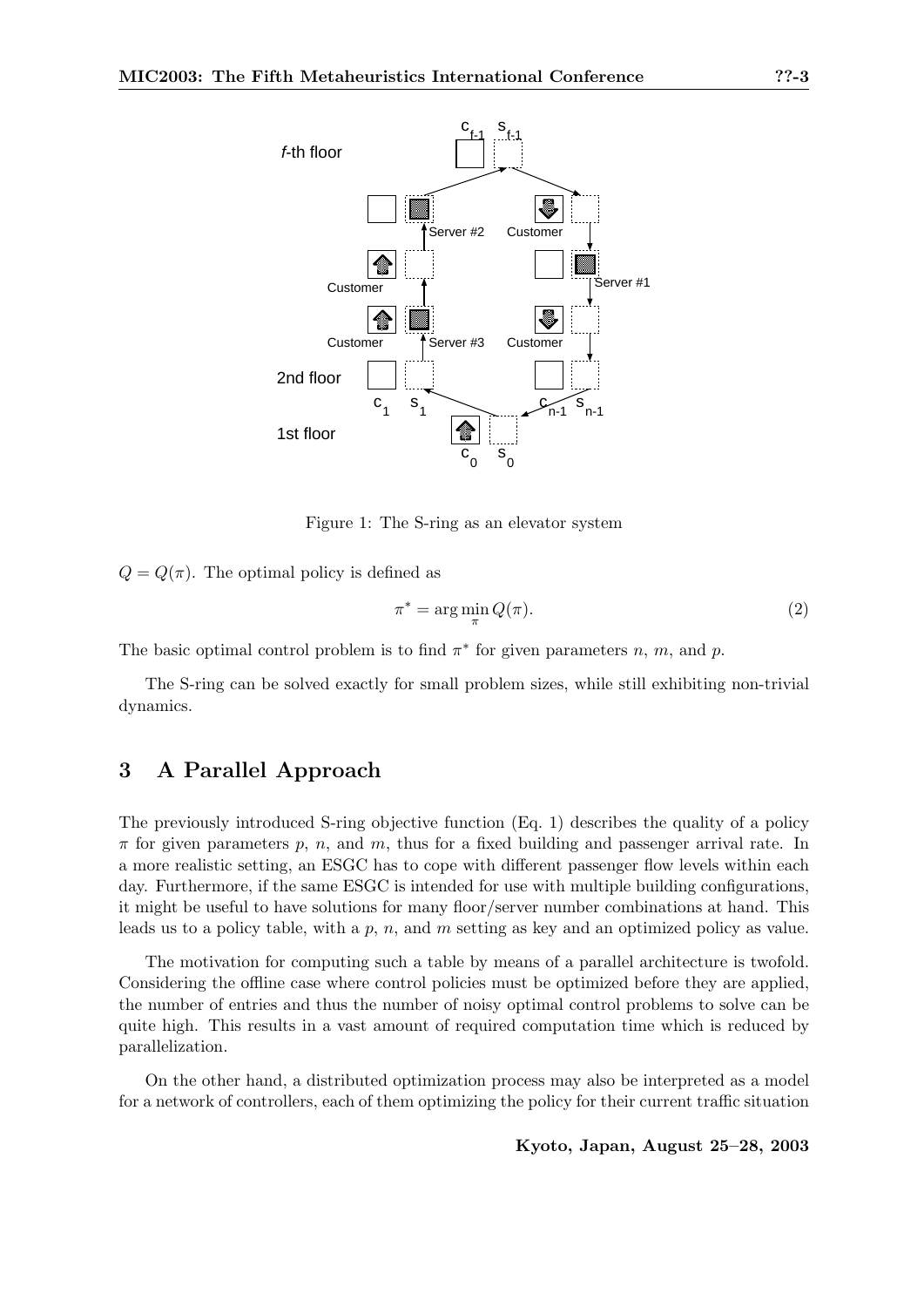

Figure 2: Agent-centered view of decentralized task assignment based on a policy table. Each agent locates an empty entry, marks it as reserved, computes the associated policy optimization task and stores the best found policy back to the table (see Sec. 3.2).

online. Controllers situated in different buildings or wings of the same building may profit from exchanging good policies with each other if these are applicable.

### 3.1 Successful Genes

The parallel architecture presented in the following is independent of the ESGC problem. It simply depends on the separability of the overall task which is the optimization of controller policies for the different policy table entries, each of these corresponding to a basic optimal control problem as described in Sec. 2.2. By modelling ESGC problem instances with an S-ring model we strive for keeping computational effort low and analysis as simple as possible. In the context of evolutionary algorithms, policies can be interpreted as *successful genes* that have to be combined to make up a complete genome.

Each table entry (or gene) consists of five columns. The numbers in the first column specify the arrival probabilities  $p$ , whereas the entries in the second and third column characterize the properties of a building which are the number of floors n and of elevator cars  $m$ , respectively. The policy  $\pi$  and the resulting objective value Q are given in column four and five.

It may be worthwhile to explore the possibility of policy exchange between different buildings. For identical  $n$  and  $m$  values, interchangeability is guaranteed. But even if these are different, policies may be transferred if buildings belong to the same equivalence class. For now, there are no concrete rules for deriving these, but we expect to get some hints from the experimental results. However, this implies solving the problem of conversion between NN weight configuration vectors  $\vec{x}$  of different cardinalities.

### 3.2 Parallel Model of Computation

The parallel model of computation suggested here is suited for offline as well as online policy optimization. For the latter, independent computational units are mandatory because each of the controllers must remain fully operable even if all connections to other controllers are lost. In this respect, any centralized communication scheme would fail. Therefore, we assume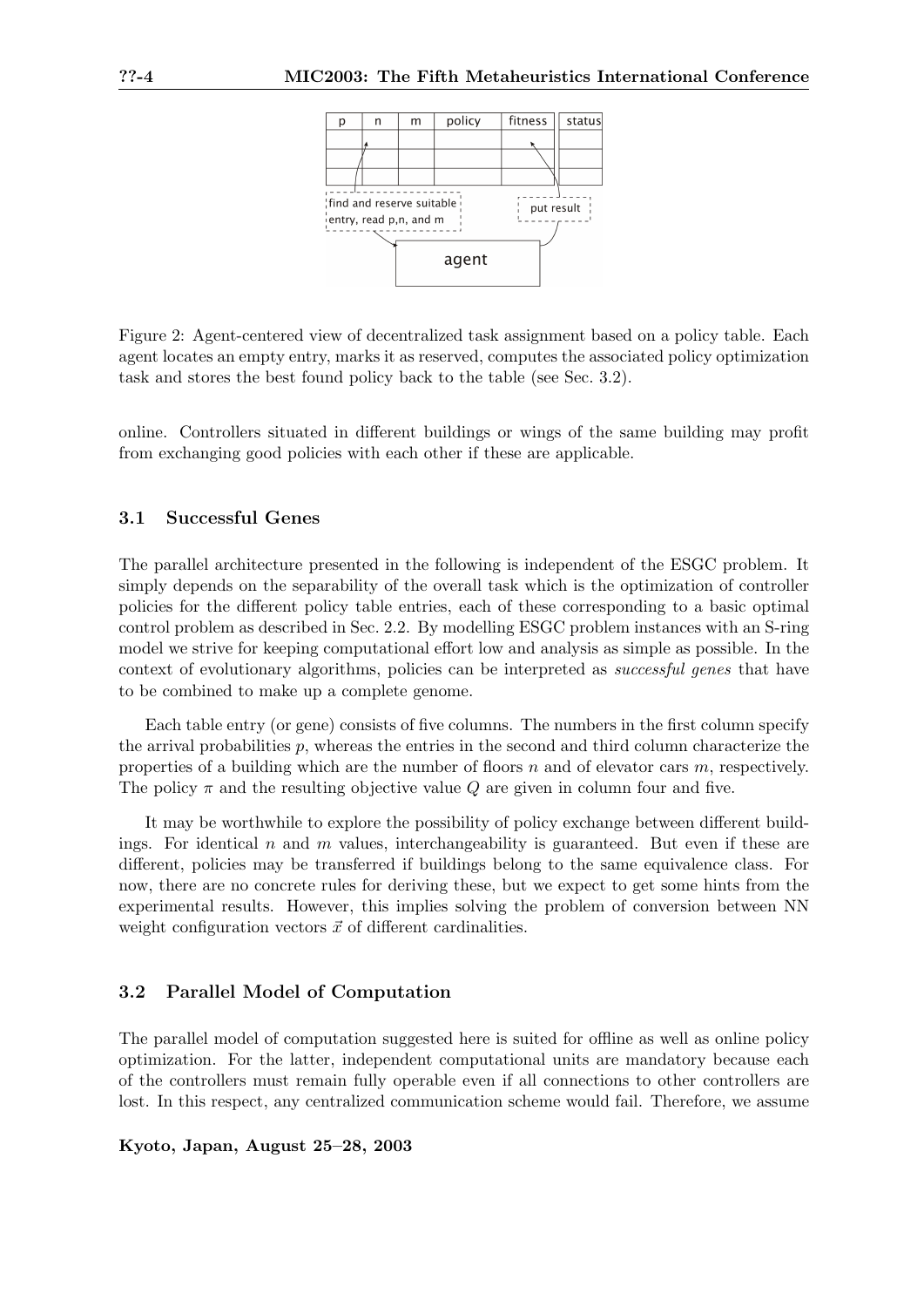

Figure 3: Exchange of tables between the agents. Note that each agent keeps its own and a number of remote agents tables. The set of agents known as well as the table set is not necessarily complete. At a regular time interval, each agent uses one of the connections indicated by an arrow to exchange the table sets (in progress for agents 3 and 2 and agents 1 and 2 here).

that a given number of distributed agents with the ability to communicate with each other can be employed for computing a policy table. In case of an online optimization, these may be embedded with the controllers of a network.

Every agent starts with an empty table of size  $l$ , where only  $n$ ,  $m$ , and  $p$  are set for each entry. Additionaly, entries store a status which is one of: empty, reserved, or finished , all set to empty at the beginning. Then, the agents run the following algorithm (see Fig. 2):

- 1. determine entry i randomly
- 2. beginning with  $i$ , select the next empty entry
- 3. if no empty entry is found, select the next reserved entry, starting again with entry  $i$
- 4. if no reserved entry is found, terminate
- 5. mark the selected entry as reserved and perform policy optimization on the associated  $n, m,$  and  $p$  setting
- 6. store the best found policy and mark the selected entry as finished
- 7. jump to step 1.

At the same time, agents exchange their tables assynchronously by use of the Newscast Computing scheme [JvS02]. Besides the local table, each agent also stores and communicates copies of the most recent known tables from some of the other agents, see Fig. 3. The recipients then use these to update the local table by importing entries marked as reserved or finished.

The suggested model of computation ensures robustness as well as scalability. The latter is guaranteed by a fixed upper limit of stored tables and connections within each agent. Thereby,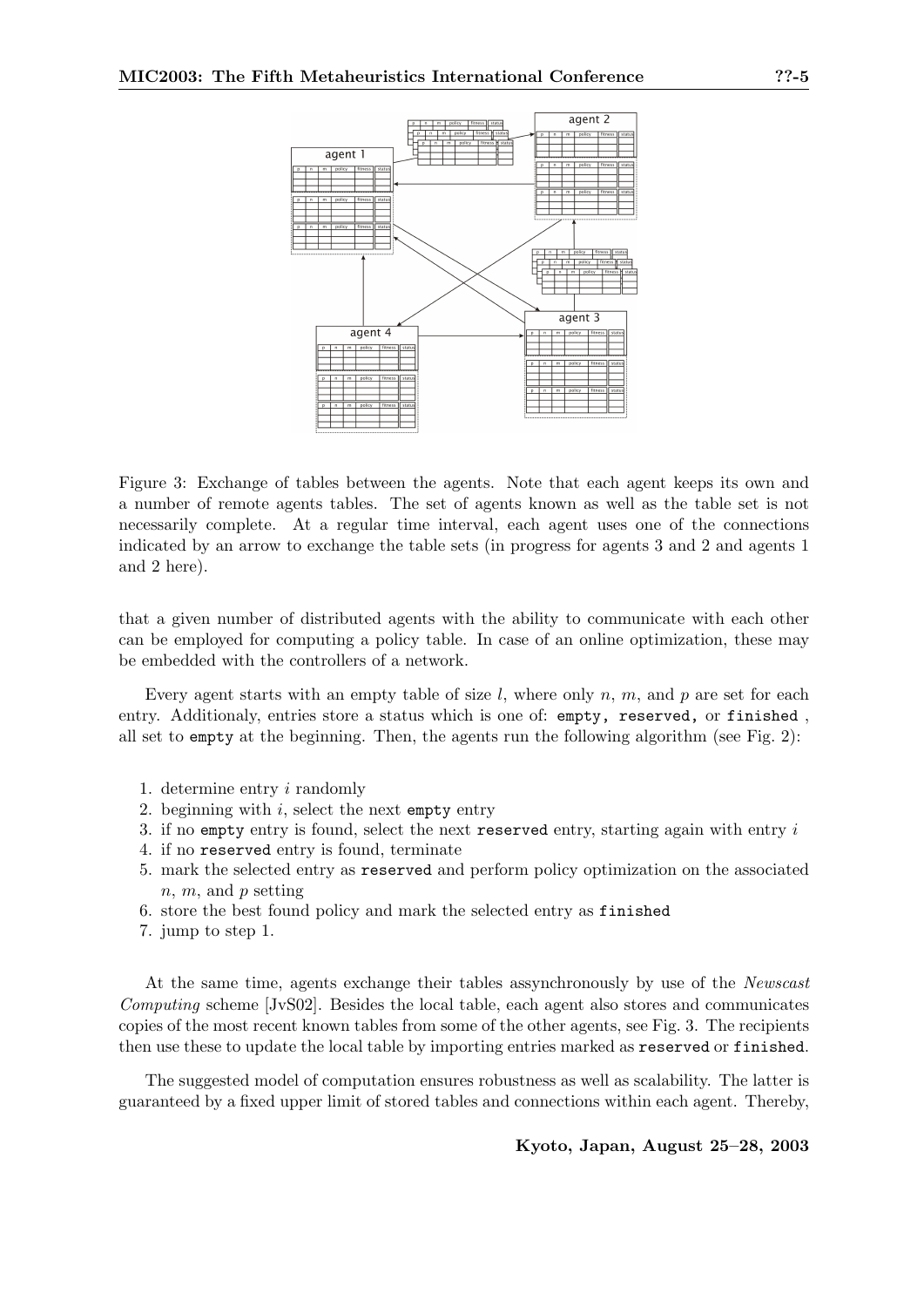broadcasting is avoided at the cost of a logarithmic rather than constant update time order. The number of employed agents is only limited by the number of table entries. As policies for the entries remaining empty will be computed by the agents left, agent loss during runtime generally only slows down the process. There is however an inherent drawback that comes with decentralized task assignment: if two agents chose to work on the same task before they inform each other that it is reserved, some work is doubled. To minimize this effect, communication speed has to be chosen such that the average time needed to finish one task is much higher than the one used up for sending the latest results.

### 3.3 Implementation

The suggested parallel model of computation has been implemented based on the DREAM platform  $[ACE<sup>+</sup>02]$ . This is a peer-to-peer-based multiagent system primarily designed for, but not limited to, the run of parallel evolutionary algorithms.

## 4 Experiments

Experimental layout has been driven by two major aims. First, we need to make sure that using an evolution strategy for optimizing a single ESGC problem is successful so that it provides a NN weight setting  $\vec{x}$  resulting in a better fitness  $f(\vec{x})$  than assigned to the default weight setting. The latter uses 1.0 for each weight, corresponding to a controller behavior where every waiting customer is served.

Second, we want to test the efficiency of our parallelization model. Here, we face a difficulty introduced by the use of a peer-to-peer-based system: the underlying hardware is highly inhomogeneous, as opposed to more traditional parallel architectures where processing units reside in one physical machine or several identical machines are connected by a fast network. Neither speed nor network latency times of the nodes building the DREAM are equal. Furthermore, nodes can get temporarily disconnected or even switched off during runtime of the experiment. Thus, speedup or efficiency measuring requires some modifications to established definitions.

### 4.1 Modified Speedup Definition

A common definition [BH92] for speedup achieved by a parallel algorithm running on  $p$  processors is:

$$
S(p) = \frac{\text{Time needed with the fastest serial code on a specific parallel computer}}{\text{Time needed with the parallel code using } p \text{ processors on the same computer}} \quad . \tag{3}
$$

Efficiency, defined as the fraction of linear speedup attained, is then  $E(p) = S/p$ . As the number of processors employed does not allow for rating the computational power available in an inhomogeneous parallel architecture, we measure this resource by applying a Linpack benchmark on each processing node. Thus,  $p$  in (3) can be resembled by the relative power  $\hat{p}_{rel}$  according to the following definition: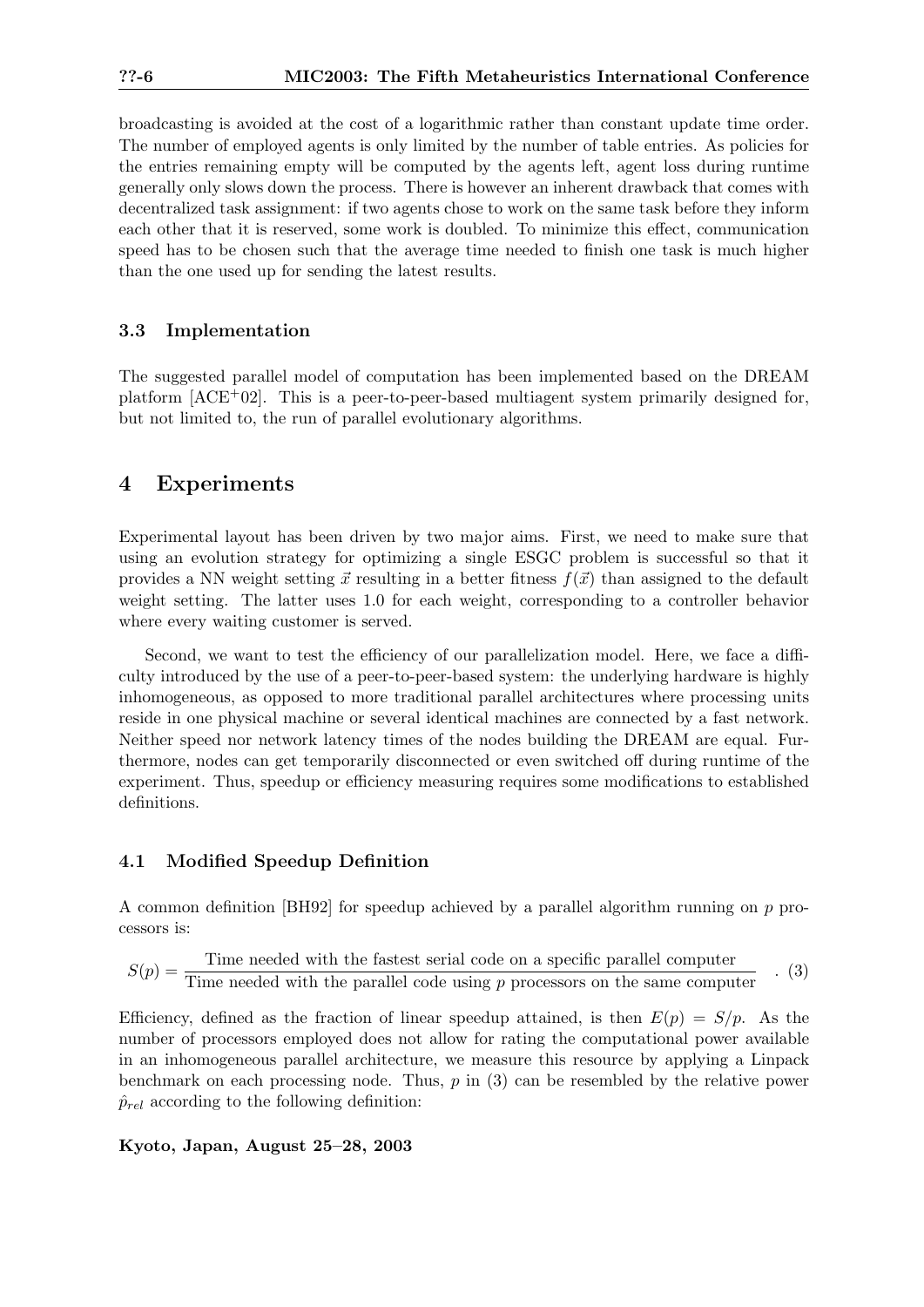$$
\hat{p}_{rel} = \frac{\sum_{n} \hat{p}_{i}}{\hat{p}_{single}} \tag{4}
$$

Here, *n* denotes the number of nodes available,  $\hat{p}_i$  is the measured computing power of one node, and  $\hat{p}_{single}$  is the measured power of the node which performed the sequential run. Note that the problem dealt with is not optimization of one policy but of a whole policy table. The fastest serial code solving this problem therefore simply implements a loop over all entries of the table without any communication. As we try to determine the speedup of our parallelization model rather than of the utilized evolutionary algorithm, speedup considerations concerning parallel evolutionary algorithms as in [AT02] are not applicable here.



Figure 4: Fitness of optimized policies compared to the default policy fitness for 60 different settings of  $p, n$ , and  $m$ , representing all entries of a policy table. The configurations are orderered by the default policies quality, thus from rather simple to harder optimization problems. Note that the objective function employed here describes a minimization problem by definition. Presented numbers are averages over 25 runs, error bars represent the standard deviation.

### 4.2 ES settings

For optimization of the policy associated with each policy table entry, a  $(10+50)$  evolution strategy with fixed number of evaluations is employed. Due to the stochastically disturbed nature of our objective function, higher selection pressures seem to be counterproductive because they tend to prefer outliers produced by noise rather than by good policies.

Each objective function evaluation requires simulating 1000 iterations of the appropriate S-ring model. To allow for enhanced analysis possibilities, we use a slightly modified objective function which results in counting the total number of customers waiting as opposed to the number of floors with waiting customers. Extensive testing shows that the standard deviation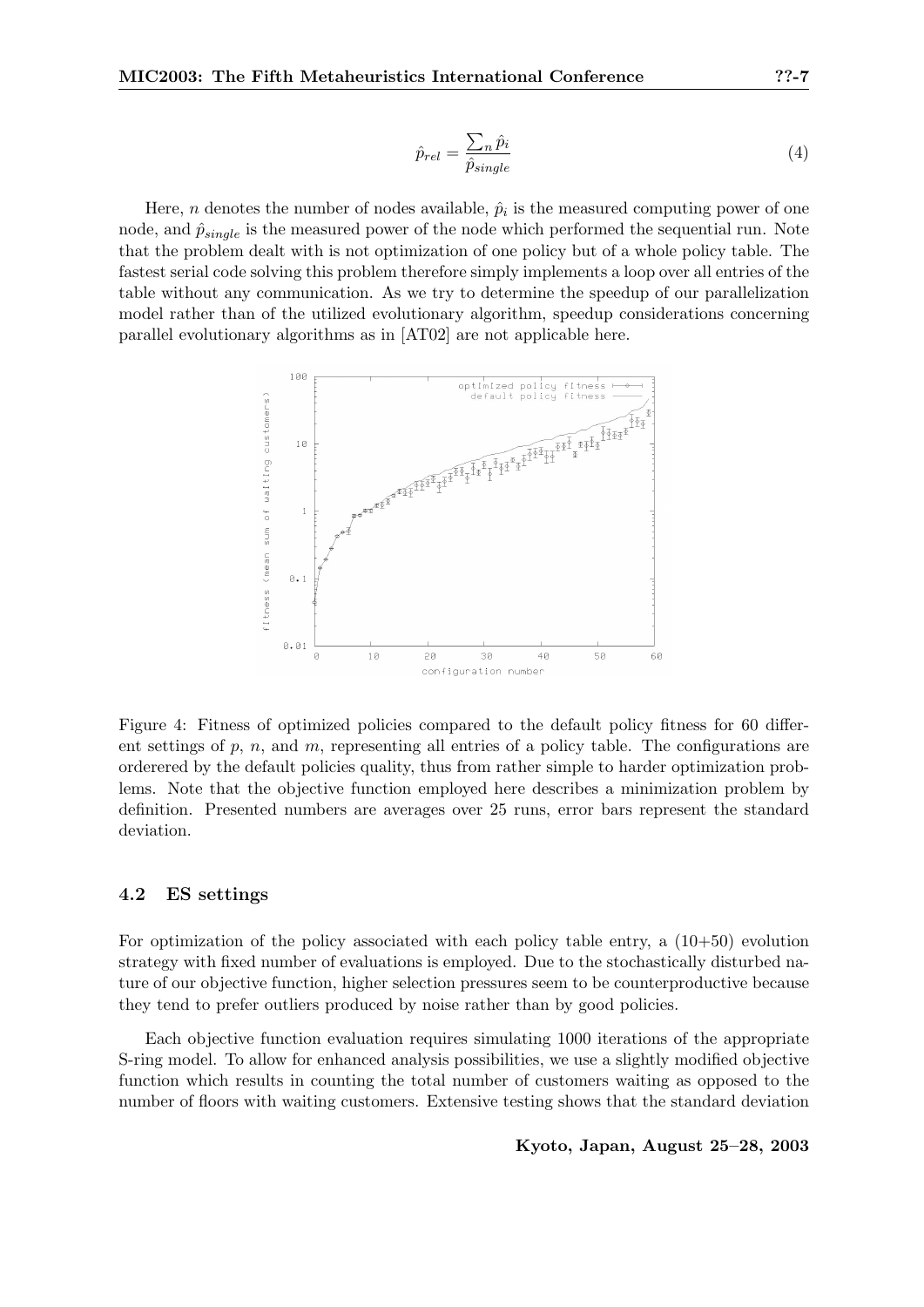of the noise generating process contributing to the resulting fitness is quite high, around 2.5%. Increasing the number of simulation steps lowers this level but also increases the effort needed dramatically: for 100, 000 steps, the average inaccuracy due to noise drops down to approximately 0.3%. We therefore chose to reevaluate the best policy found with the latter setting while the former is used for fitness evaluation during optimization runs.

Several methods exist to increase the performance of evolution strategies on noisy objective functions, one of which is threshold selection  $[MAB<sup>+</sup>01]$ . Another one employed here consists of reevaluating surviving parents each generation and thus accumulating a moving average fitness value for the long-lived individuals. Thereby, we hope to prevent extreme outliers produced by the overlaying noise from dominating the population for too long.

#### 4.3 Experiment layout

In order to simplify comparison of results, policy tables have been chosen such that they contain multiples of 20 entries. The set of floor numbers n used is  $\{6, 8, 10, 12, 14\}$ , the set of elevator car numbers  $m$  is  $\{2, 3, 4, 5\}$ . According to the desired table size, we apply one to three arrival probabilities  $p$  from the set  $\{0.1, 0.2, 0.3\}$ .



Figure 5: Same data as in figure 4, here optimized policy fitness values are divided by the default policy fitness value of the same configuration. This view shows the distribution of the optimization potential easily exploited.

## 5 Evaluation

We now separately evaluate the quality of policy optimization by means of an evolution strategy and the degree of parallelization for optimizing a whole policy table achieved by the model of computation outlined in Sec. 3.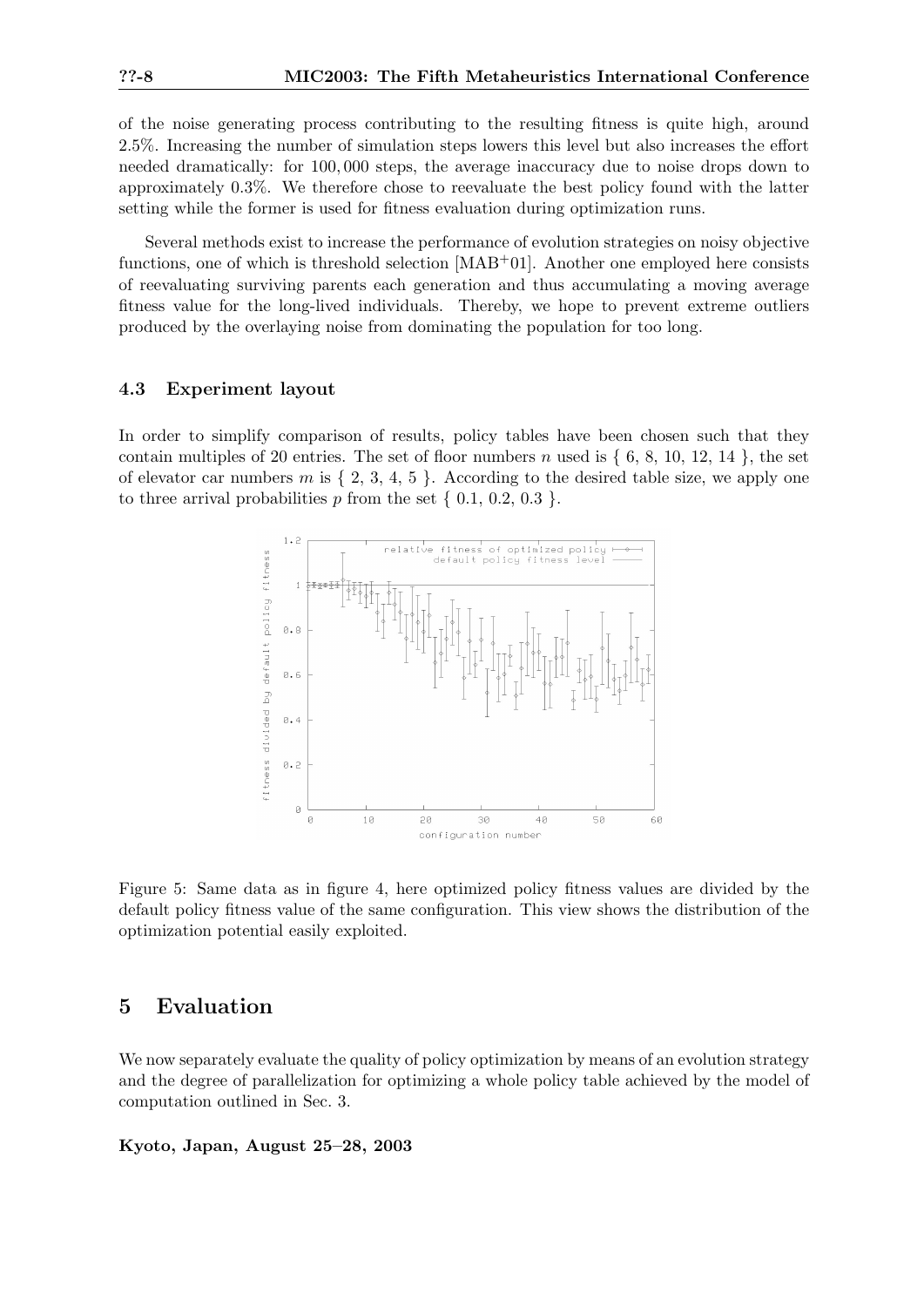| р   | m                           | fitness | std.dev. | default fitness | std.dev. | fitness<br>default fitness | gain in $%$ |
|-----|-----------------------------|---------|----------|-----------------|----------|----------------------------|-------------|
| 0.1 | $\overline{2}$              | 4.3184  | 0.8395   | 5.7441          | 0.0310   | 0.7518                     | 24.8202     |
| 0.1 | 3                           | 2.7730  | 0.4225   | 3.9795          | 0.0139   | 0.6968                     | 30.3178     |
| 0.1 | 4                           | 1.8921  | 0.2660   | 2.4791          | 0.0170   | 0.7632                     | 23.6796     |
| 0.1 | 5                           | 1.2229  | 0.1172   | 1.3916          | 0.0108   | 0.8788                     | 12.1238     |
| 0.2 | $\overline{2}$              | 9.0038  | 1.1861   | 13.2834         | 0.0397   | 0.6778                     | 32.2175     |
| 0.2 | 3                           | 5.8251  | 1.0568   | 9.2437          | 0.0482   | 0.6302                     | 36.9829     |
| 0.2 | 4                           | 3.7591  | 0.3431   | 5.8183          | 0.0288   | 0.6461                     | 35.3909     |
| 0.2 | 5                           | 2.6162  | 0.3140   | 3.2956          | 0.0234   | 0.7938                     | 20.6168     |
| 0.3 | $\mathcal{D}_{\mathcal{L}}$ | 14.6404 | 3.2640   | 20.3561         | 0.0857   | 0.7192                     | 28.0787     |
| 0.3 | 3                           | 9.2216  | 1.1026   | 13.5584         | 0.0825   | 0.6801                     | 31.9863     |
| 0.3 | 4                           | 5.7845  | 0.3906   | 8.4397          | 0.0441   | 0.6854                     | 31.4606     |
| 0.3 | 5                           | 3.9424  | 0.5257   | 4.9908          | 0.0278   | 0.7899                     | 21.0081     |

Table 1: Optimization results for  $n = 10$  (number of floors), subset of the results depicted in figure 4. Values averaged from 25 runs. Columns  $p$  and  $m$  denote arrival rate and number of elevators, respectively.

### 5.1 Optimization Quality

Although we allowed only 10000 objective function evaluations for each run, Fig. 4 indicates that most of the optimized policies perform considerably better on the S-ring model than the default (always stop) policies. Especially in situations with higher throughput per elevator car when the default policy produces greater numbers of waiting customers, optimized policies offer a valuable alternative. Table 1 provides numerical results for a subset of the 60 policies.

In Fig. 5, we provide an overview of the relative fitness decrease which illustrates a high result diversity for one parameter setting as well as for configurations regarded as similarly difficult. We believe that this points to a still unexploited optimization potential and thus some room for improvement of the evolution strategies performance.

However, it must be stated that arrival probabilities  $p$  for all 60 configurations have been rather low at 0.1 to 0.3. Separate test runs with higher values of  $p$  exhibited increasing loss of optimization performance. We thus expect to find the best optimization results for medium throughput situations.

|  |  | Table 2: Speedup comparison for policy tables of size 20; averages from 10 runs. |  |  |  |  |  |  |  |  |  |  |
|--|--|----------------------------------------------------------------------------------|--|--|--|--|--|--|--|--|--|--|
|--|--|----------------------------------------------------------------------------------|--|--|--|--|--|--|--|--|--|--|

|       |       | efficiency E speedup S nodes n relative power $p_{rel}$ runtime in s $\sum_{n} \hat{p}_i$ in MFlops |           |          |
|-------|-------|-----------------------------------------------------------------------------------------------------|-----------|----------|
| 1.0   |       | 1.0                                                                                                 | 4450.5304 | 59.9596  |
| 0.797 | 4.048 | 5.076                                                                                               | 1099.4618 | 304.3315 |
| 0.491 | 4.827 | 9.823                                                                                               | 922.0467  | 588.9555 |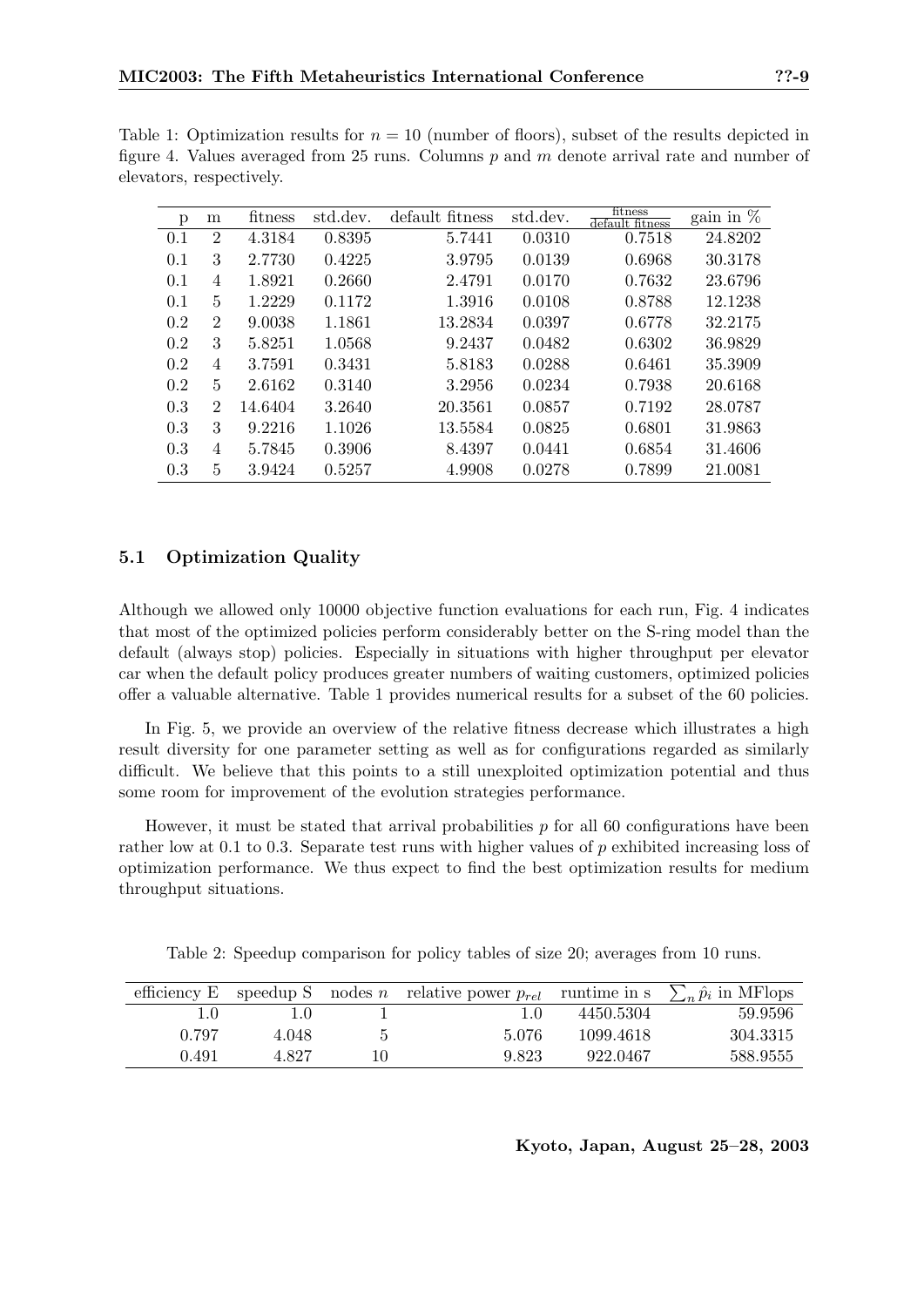|       |       |    | efficiency E speedup S nodes n relative power $p_{rel}$ runtime in s $\sum_{n} \hat{p}_i$ in MFlops |           |          |
|-------|-------|----|-----------------------------------------------------------------------------------------------------|-----------|----------|
| 1.O   | 1.0   |    | 1.0                                                                                                 | 8659.2744 | 59.4248  |
| 0.8   | 4.716 |    | 5.895                                                                                               | 1833.9098 | 350.3132 |
| 0.644 | 6.952 | 10 | 10.800                                                                                              | 1245.5769 | 641.7714 |

Table 3: Speedup comparison for policy tables of size 40; averages from 10 runs.

Table 4: Speedup comparison for policy tables of size 60; averages from 10 runs.

|       |       |       | efficiency E speedup S nodes relative power $p_{rel}$ runtime in s $\sum_{n} \hat{p}_i$ in MFlops |                          |          |
|-------|-------|-------|---------------------------------------------------------------------------------------------------|--------------------------|----------|
| 1.0   | 10    |       |                                                                                                   | $1.0 \quad 1.2571E + 04$ | 58.4689  |
| 0.724 | 5.463 | $5 -$ | 7.547                                                                                             | 2301.2433                | 441.2680 |
| 0.653 | 6.596 | 10    | 10.095                                                                                            | 1905.7683                | 590.2685 |

#### 5.2 Speedup Considerations

Unlike most other task distribution schemes, our parallelization model provides each processing node with a full set of task results and is therefore suitable to the online case where policy optimization is performed during controlling time without modification. On the other hand, efficiency may be lower than can be expected for centralized schemes like server-client models.

Results for policy table sizes of 20, 40 and 60 entries are presented in tables 2, 3, and 4. The runtime column shows that computing time for a whole table has been considerably reduced in the parallel case, leading to an efficiency up to 80% for 5 processing nodes. As the number of nodes grows towards the number of table entries, efficiency decreases because entry selection conflicts resulting in doubled work become more likely. It must be noted that using bigger tables would have been desirable but also increases the runtime for the sequential run dramatically.

## 6 Summary and Outlook

We introduced a parallel approach for a distributed ESGC problem. Due to the separability of the objective function an efficient evaluation scheme could be implemented (successful genes). Experiments performed confirm the applicability of this approach, proving efficiency of the parallelization as well as significant quality gains due to optimization by means of an evolutionary algorithm. The employed task distribution model is well suited to the offline case where a policy set is fully optimized prior to its implementation and looks promising concerning the online real-time optimization case. In future, the latter variant deserves some more attention.

The current work can be extended by introducing car capacities, or implementing different strategies that are working in parallel. Additionally, this methodology is transferable to other traffic systems or, more general, other distributed control problems.